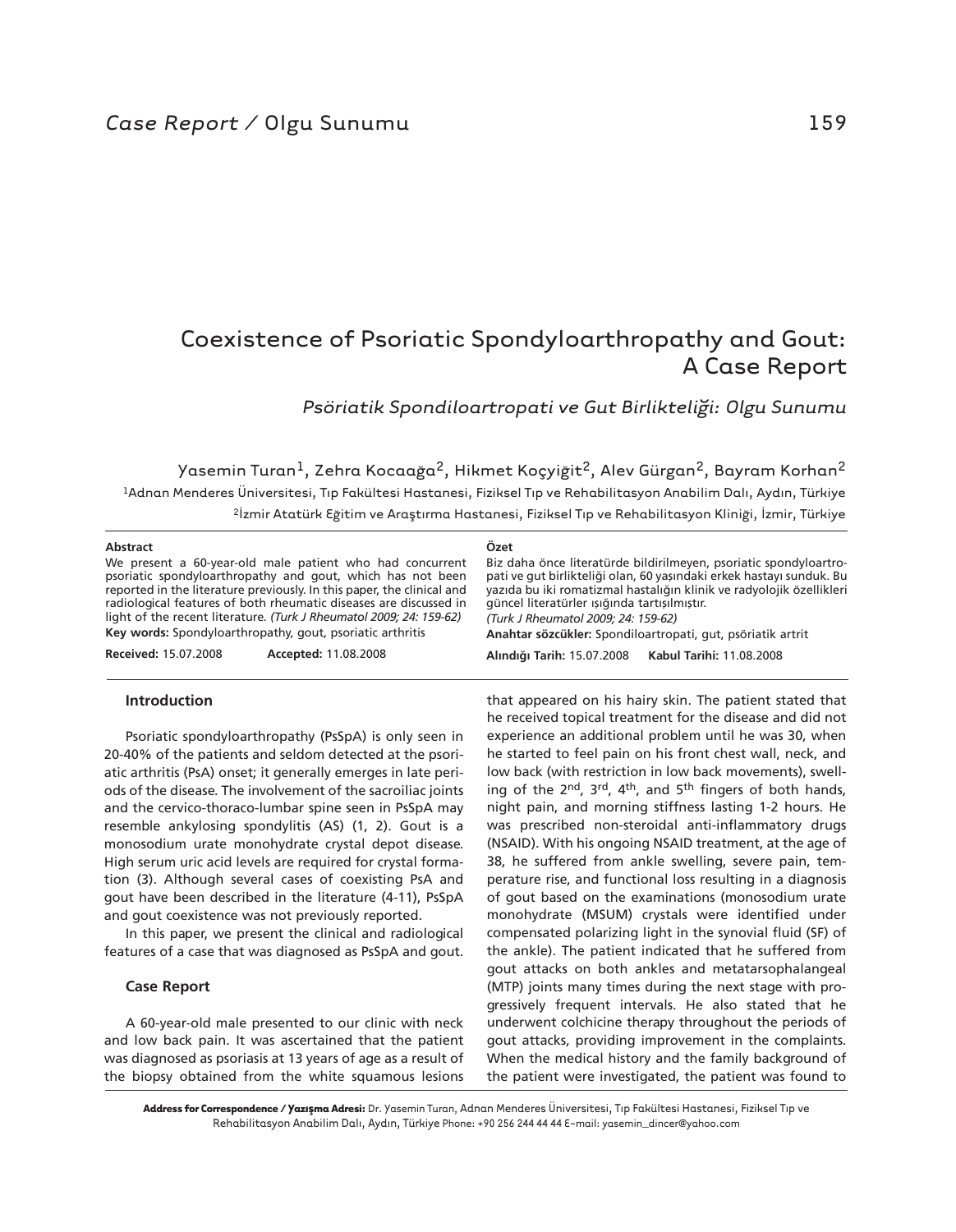have been receiving antihypertensive drugs for four years and he had first-degree relatives with a diagnosis of psoriasis and gout. Additionally, he had been drinking alcohol excessively for two years. Symptoms had been partially relieved with the NSAID and colchicine treatment.

Physical examination of the patient revealed intense psoriatic lesions on the hairy skin and pitting and striations on the nails of both hands. Pain and erythema of the right 1st MTP were detected. No pain, sensitivity, joint movement limitation or gouty arthritis was detected in the other peripheral joints. Enthesopathic points were not sensitive to palpation. The chin to manubrium sterni distance was measured as 7 cm, occiput to wall distance as 11 cm, chest expansion as 2 cm, hand to floor distance as 4.5 cm, dorsal Schober as 1 cm, and the modified lumbar Schober as 4 cm. No extraarticular involvement was detected.

Laboratory tests demonstrated a normal total blood count, C-reactive protein (CRP) and erythrocyte sedimentation rate (ESR). Serum urea and creatinine levels were in normal ranges, but uric acid was 10.9 mg/dl (normal range: 2.6-7.6). There was no proteinuria in 24-h urine specimen. Daily uric acid excretion was detected as 900 mg. Rheumatoid factor and HLA-B27 tests were negative.

Anterior longitudinal ligament calcification, fusion of multiple facet joints and atypical syndesmophytes were found on cervical spine X-rays (Figure 1) and coarse, asymmetrical syndesmophytes were seen on thoracic (Figure 2) and lumbar spine (Figure 3) X-rays. No abnormalities suggesting PsA or gout were seen on hand and foot radiographs. The magnetic resonance imaging (MRI) of the sacroiliac joint and computerized tomography (CT) of atlanto-axial joint were normal.

These examinations supported the coexistence of PsSpA and gout in the patient. Physical modalities were applied to the cervical, dorsal and lumbar regions and an exercise program was also administered. A moderate increase was observed in the ranges of movement of the neck along with a decrease in neck and low back pain. While the patient was under our care, several gout attacks were observed on the first MTP joint and the diet of the patient in the intercritical period was regulated; a daily 1 mg/day colchicine and 300 mg/day allopurinol were added to his medications and a follow-up was initiated. Oral sulfasalazine (2 g/day) was then added to his treatment.

#### **Discussion**

Several cases with coexisting PsA and gout have been reported in the literature (4-11). Among the cases, whereas concomitant PsA, gout and chondrocalcinosis was described by De Bari and colleagues (6), only concomitant PsA and gout were evident in the others. To our knowledge, our case with coexisting PSpA and gout is the first such report in the literature.

*Turk J Rheumatol 2009; 24: 159-62*



**Figure 1. Atypical syndesmophytes, fusion of multiple facet joints and anterior longitudinal ligament calcification were found on direct radiography of the cervical area**

PsSpA is observed in 5% of the PsA patients and may be clinically confused with AS (12). The clinical characteristics of our case also resembled AS. An inflammatory type of low back pain was present and chest expansion was 2 cm. X-rays revealed a predominance of axial involvement. However, a normal sacroiliac joint MRI and lack of a typical syndesmophyte appearance made the AS diagnosis unlikely.

In the study conducted by Queiro and colleagues, the incidence of sacroiliitis was reported to be 44% in PsSpA patients. They also pointed out that sacroiliitis was less common in HLA-B27-negative PsSpA patients compared to HLA-B27-positive patients (13). In accordance with this finding, the HLA-B27 of our patient was also negative and no bilateral sacroiliitis was detected.

Another striking radiologic finding in our patient was that cervical spine involvement was on the foreground. Queiro et al. reported the cervical spine involvement in HLA-B27- negative PsSpA patients to be 51% (13). Cervical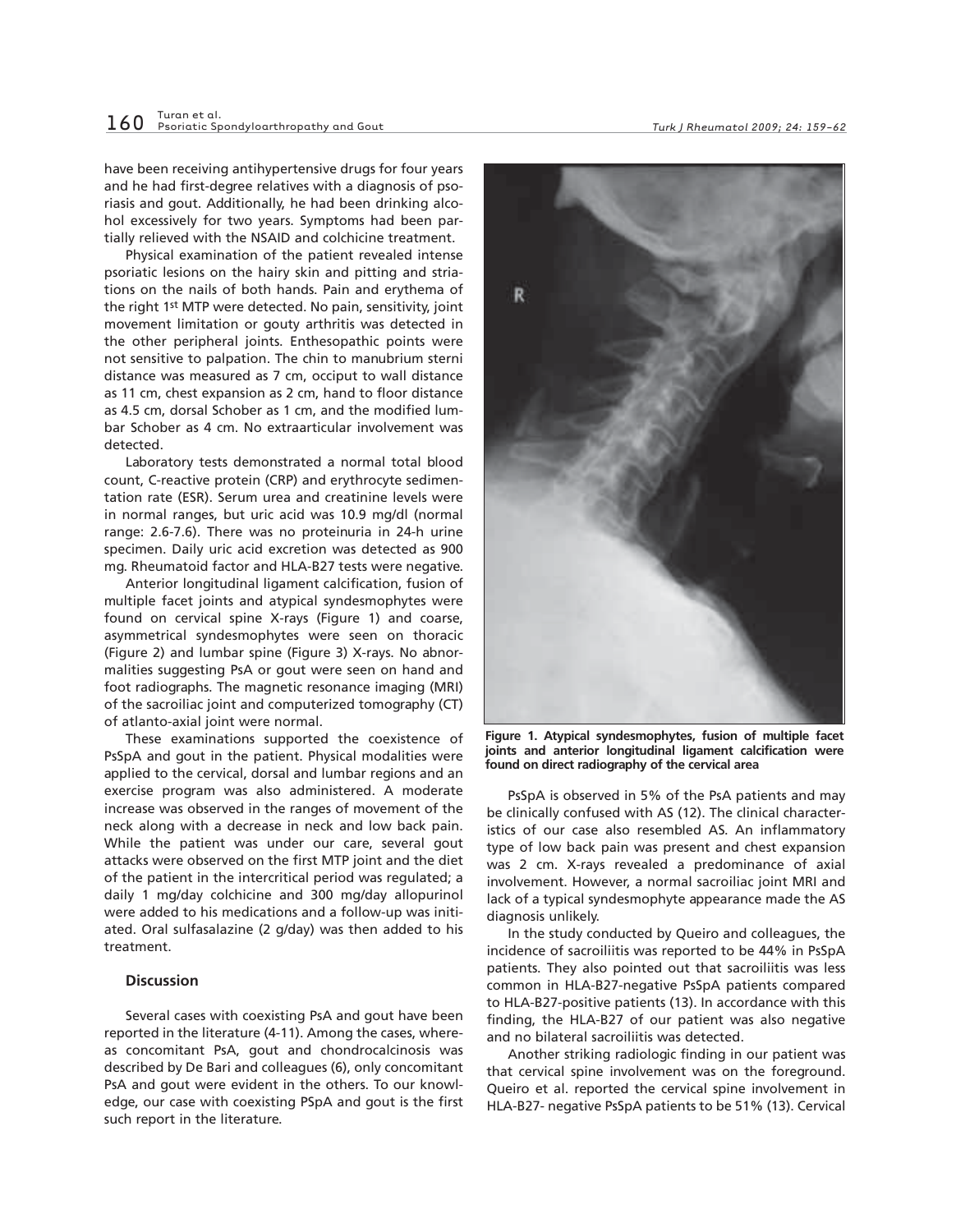

**Figure 2. Asymmetrical syndesmophytes were seen on direct radiography of the thoracic area**

spine involvement in PsA is known to be seen more commonly in patients presenting with psoriatic lesions on hairy skin (12). The majority of skin lesions were localized on the hairy skin in our patient. Radiographic abnormalities are not sufficiently sensitive and specific for the diagnosis of gout. Only 45% of patients with gout manifest radiographic bone changes, and then only six to eight years after the initial attack. The radiographic hallmarks of gout are normal mineralization, joint space preservation, sharply marginated erosions with sclerotic borders, overhanging edges, and asymmetric polyarticular distribution (14). Radiologic evaluation of our patient did not reveal any of these images.

Laboratory examination of our patient showed acute phase reactants in normal ranges**.** Our patient was assessed to be in the intercritical period; however, he had a history of acute gouty attacks. Acute phase reactants may be within 'normal range' during the intercritical period (14). Rajendran and his colleagues reported that ESR and CRP might be in normal ranges, although PsA is an inflammatory arthritis (2). HLA-B27 was negative in our patient. In a research conducted by Queiro, HLA-B27 positivity in PsSpA patients was demonstrated to be 34% (13). The presence of MSUM crystals in SF is the gold standard



**Figure 3. Asymmetrical syndesmophytes were seen on direct radiography of the lumbar area**

for the diagnosis of gout. The elevation in uric acid level is a significant laboratory finding for the diagnosis of gout (14). Our patient's uric acid level was high and MSUM crystals were detected previously in the SF of the ankle.

Temperature increase, erythema, and sensitivity on the right and first MTP joint were observed during the physical examination of our patient. These findings were also present on both ankles. A diagnosis of gout had been made previously because of the crystal identification in the SF and due to the response to the colchicine therapy. Our patient was in the intercritical period of gout disease. The first joint affected by gout is known to be the first MTP joint, at a rate of 60% (15).

We believe this case report is of significance because it is the first to demonstrate coexistence of PsSpA and gout. Even though these cases are extremely rare, the possibility of this coexistence should be kept in mind.

#### **Conflict of Interest**

No conflict of interest is declared by authors.

## **References**

1. Gladman DD, Rahman P. Psoriatic arthritis. In: Ruddy S, Harris ED, Sledge CB (eds). Kelley's Textbook of Rheumatology 6th